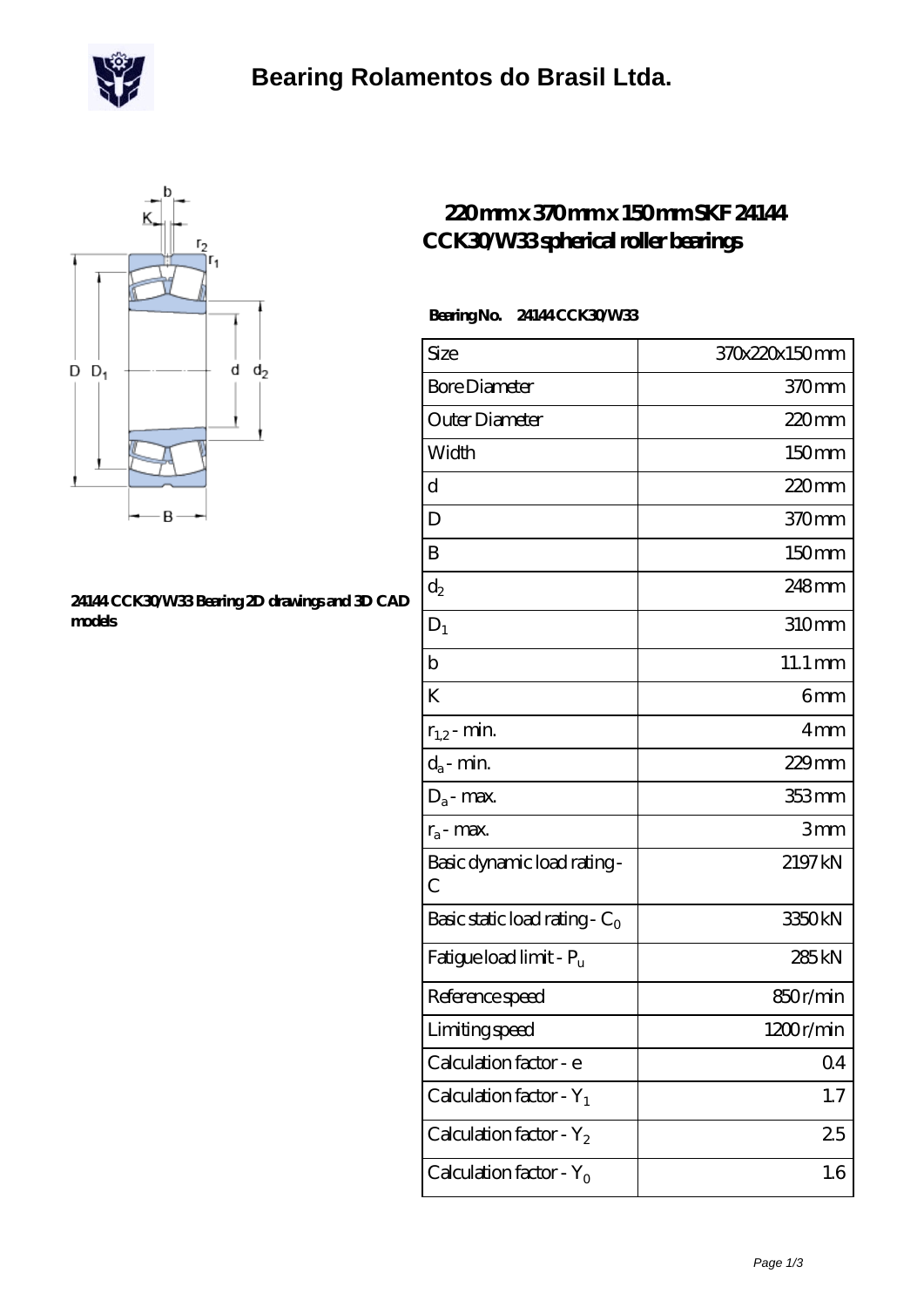

| Category                  | Spherical Roller Bearings                                                                                                                                                                                         |
|---------------------------|-------------------------------------------------------------------------------------------------------------------------------------------------------------------------------------------------------------------|
| Inventory                 | Q0                                                                                                                                                                                                                |
| Manufacturer Name         | <b>SKF</b>                                                                                                                                                                                                        |
| Minimum Buy Quantity      | N/A                                                                                                                                                                                                               |
| Weight / Kilogram         | 68862                                                                                                                                                                                                             |
| Product Group             | BO4311                                                                                                                                                                                                            |
| Internal Clearance        | CO-Medium                                                                                                                                                                                                         |
| Mounting Method           | Adapter Mount                                                                                                                                                                                                     |
| Rolling Element           | Spherical Roller Bearing                                                                                                                                                                                          |
| <b>Bore Profile</b>       | Tapered                                                                                                                                                                                                           |
| Cage Material             | Steel                                                                                                                                                                                                             |
| Enclosure                 | Open                                                                                                                                                                                                              |
| Number of Rows of Rollers | Double Row                                                                                                                                                                                                        |
| Relubricatable            | Yes                                                                                                                                                                                                               |
| Withdrawal Sleeve         | AH24144AOH24144<br>(Specify bore)                                                                                                                                                                                 |
| Withdrawal Nut            | HM46T                                                                                                                                                                                                             |
| Inch - Metric             | Metric                                                                                                                                                                                                            |
| Long Description          | 220MM Tapered Bore;<br>370MM Outside Diameter;<br>150MM Width;<br>CO Medium Clearance;<br>Adapter Mount; Double<br>Row of Spherical Roller<br>Bearings; Steel Cage<br>Material; Open Enclosure;<br>Relubricatable |
| <b>Other Features</b>     | Order adapter or<br>withdrawal sleeve or nut<br>separately. Others may be<br>available                                                                                                                            |
| Category                  | Spherical Roller Bearing                                                                                                                                                                                          |
| <b>UNSPSC</b>             | 31171510                                                                                                                                                                                                          |
| Harmonized Tariff Code    | 84823080                                                                                                                                                                                                          |
| Noun                      | Bearing                                                                                                                                                                                                           |
| Keyword String            | Spherical                                                                                                                                                                                                         |